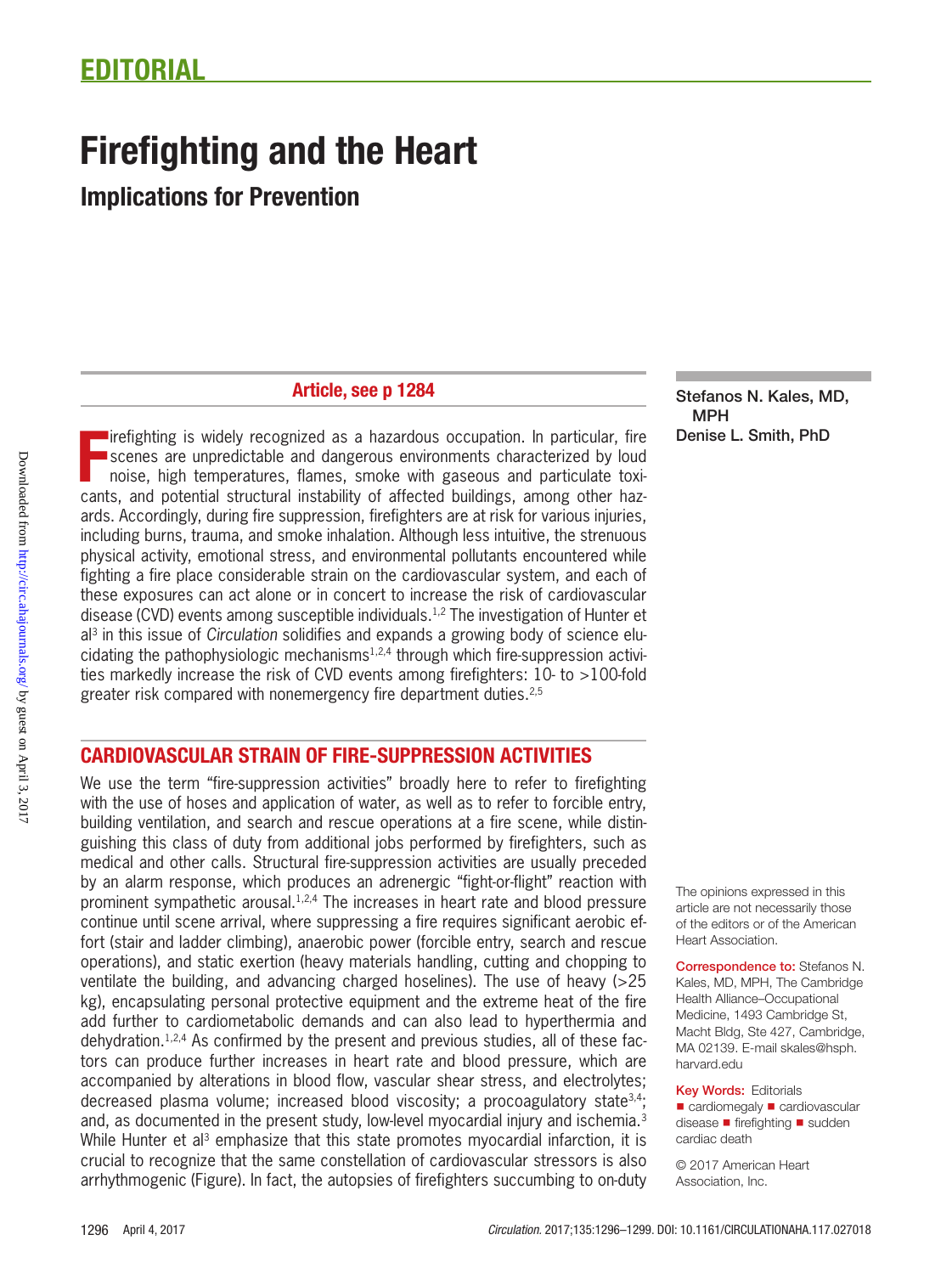EDITORIAL

EDITORIAL



#### Figure. From left to right, both the average cardiovascular strain of fire duties and individual firefighter susceptibility increase.

In the vast majority of cases, even during fires where cardiovascular strain is quite high, firefighters with or without underlying health issues fully recover to their baseline states. Infrequently, however, the cardiovascular strain threshold of a vulnerable firefighter is exceeded, and through 1 or more of the mechanisms depicted, an acute CVD event is triggered. For every death caused by SCD, ≈17 to 25 nonfatal events occur. CV indicates cardiovascular; CVA, cerebrovascular accident; CVD, cardiovascular disease; EMS, emergency medical services; PPE, personal protective equipment; and SCD, sudden cardiac death.

sudden cardiac death (SCD) strongly suggest that most of these fatalities result from arrhythmias.<sup>6,7</sup>

## CVD EPIDEMIOLOGY IN FIREFIGHTERS

One must look beyond fighting fires to fully understand why SCD is the leading cause of duty-related fatalities among US firefighters, causing ≈45% of all job-related deaths.2,5 Although ≈33% of SCD events occur during fire suppression and the relative risk is highest during fires, >60% of firefighter SCD occurs across a variety of other duties. For example, CVD event risk is increased 5- to 7-fold during the sympathetic arousal of the alarm response.1,2,5 Additionally, the odds of SCD are also increased during physical training activities (including simulated fires, but also simple exercise and other nonfire training drills). Further proof that heavy protective equipment, heat stress, dehydration, and air pollution

are not required to trigger CVD events in public safety workers comes from law enforcement, where pursuits of and altercations with suspects increase the relative risk of SCD 30- to 70-fold compared with routine duties.<sup>8</sup> Moreover, despite the marked alterations in physiological function that firefighters experience during fire suppression, it is highly unusual to observe a CVD event in a healthy and fit firefighter.<sup>2,4</sup> The common denominator of occupational CVD events, including SCD across occupations and different types of duties, is an interaction between individual vulnerability and cardiovascular strain. When a public safety worker with underlying CVD (structural or coronary heart disease) is unable to tolerate a given load of cardiovascular stressors or threshold of cardiovascular strain, pathophysiologic changes precipitate or trigger a CVD event (Figure).

Consistent with the previous theoretical framework, case-control studies among firefighters demonstrate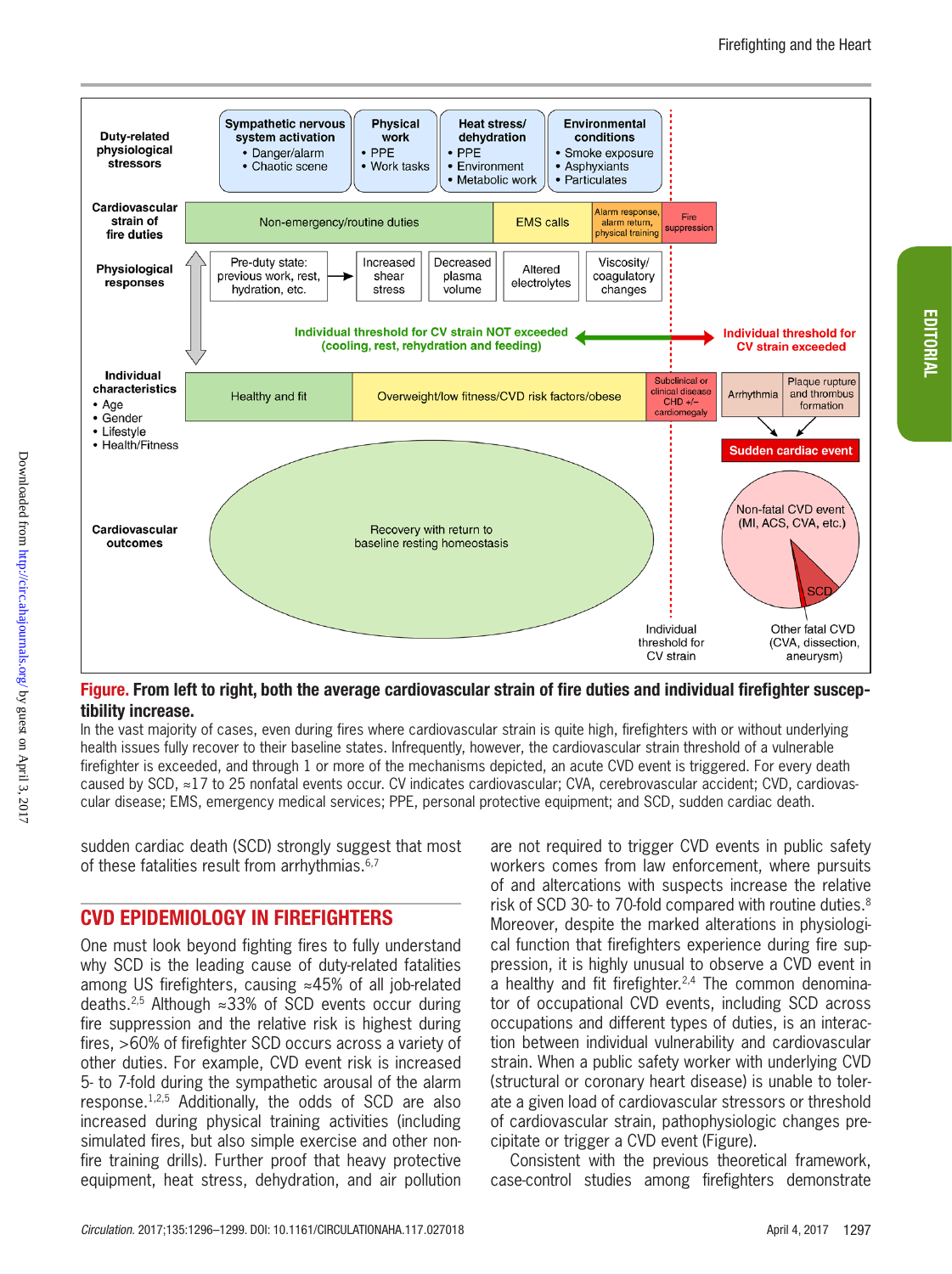that SCD fatalities and CVD retirements have statistically higher burdens of classic CVD risk factors (eg, smoking, hypertension, and obesity) than healthy controls.<sup>6,7,9</sup> Furthermore, on-duty CVD events occur almost exclusively in firefighters with previously diagnosed CVD (20% to 30% of all events), firefighters with underlying (often subclinical) structural heart disease, firefighters with a clustering of traditional CVD risk factors and subclinical coronary heart disease, or persons belonging to >1of the 3 previous categories.2,7,9 Autopsies of firefighter SCD victims typically show varying degrees of coronary atherosclerosis usually accompanied by left ventricular hypertrophy/cardiomegaly.<sup>6,7</sup> The major role of cardiac enlargement in fire service SCD is highlighted by numerous cases where coronary heart disease is not present or the degree of coronary occlusion is ≤40% to 50% and no evidence of coronary thrombus or plaque rupture is present. Compared with firefighters dying of traumatic causes, the hearts of firefighters dying of SCD are significantly heavier, and cardiomegaly (heart weight >450 g) conveys a 5-fold increase in the risk of SCD.7 Older age also increases the risk of SCD and CVD retirement among public safety workers in a dose-response fashion, and this risk increases sharply beyond 60 years of age.5,8,9 Depending on the duty performed, the risks of job-related SCD among firefighters ≥60 years of age range from ≈4- to 18-fold greater than that of colleagues 40 to 49 years of age.<sup>5</sup>

Clinical research is also informative. Obesity among firefighters is associated with lower aerobic fitness, the clustering of various CVD risk factors, and a higher risk of cardiac enlargement.2,10,11 Firefighters with low physical fitness  $(\leq 10$  METS) have a significantly and severalfold higher risk of metabolic syndrome, as well as EKG abnormalities and clinically abnormal heart rate recovery associated with maximal treadmill tests, compared with firefighters with excellent fitness  $(>14$  METS).<sup>12,13</sup> In the study of Hunter et al, <sup>3</sup> 20 minutes of fire simulation training resulted in significant increases in cardiac troponin and more EKG-detected ischemia in carefully selected healthy firefighters. Repeating their experiments in firefighters who smokeand have health problems, low fitness, or even previously diagnosed heart disease would raise safety concerns. Yet it is known that many firefighters who respond on a regular basis to real fires and other stressful emergencies lack recommended fitness levels and have a high prevalence of CVD risk factors.<sup>2</sup>

## IMPLICATIONS OF RESEARCH FOR REDUCING CVD IN THE FIRE SERVICE

Based on their study, Hunter et al<sup>3</sup> suggest measures to decrease the cardiovascular risks of fire simulation training, including limiting the duration of exposure, active cooling, and effective rehydration. Given the confirmation that fire-suppression duties result in prothrombotic changes,

more widespread use of low-dose aspirin among middleage firefighters should also be considered.<sup>14</sup> However, such approaches, although reasonable, would do little to reduce the overall burden of CVD in the fire service. Based on all of the established data from physiological, epidemiologic, and clinical studies of representative fire service populations as summarized earlier, we reiterate a series of appropriate preventive measures,<sup>15</sup> some of which are gradually being adopted by major US fire organizations. These measures include banning smoking and tobacco products in fire services, commonsense fitness and obesity standards, wellness programs that promote exercise and healthy diets, annual medical evaluations for all firefighters, and considering mandatory retirement from active firefighting (fire-suppression and other strenuous duties) at 60 years of age.

Hopefully, the impressive results of Hunter et al<sup>3</sup> will persuade clinicians that firefighting is uniquely stressful on the cardiovascular system and encourage practitioners to aggressively evaluate and treat CVD risk factors in these invaluable public servants and, when indicated, perform additional studies (such as exercise stress testing, coronary artery calcium scans, or echocardiography) to detect subclinical atherosclerosis or cardiac enlargement. Finally, given the markedly higher risk (≥15-fold after covariate adjustment) of SCD among firefighters with established coronary heart disease or other structural heart disease, clinicians should consider recommending that patients with such a profile refrain from participating in strenuous emergency duties such as fire suppression and fire simulation.<sup>2</sup>

#### SOURCES OF FUNDING

This work was supported in part by US Department of Homeland Security, Federal Emergency Management Agency Assistance to Firefighters grant program awards EMW-2014- FP-00612 and EMW-2013-FP-00749.

## **DISCLOSURES**

Dr Kales reports serving as a paid expert witness, an independent medical examiner, or both in workers' compensation and disability cases, including cases involving firefighters. Dr Smith reports serving as a consultant in cases involving medical evaluations and firefighter fatalities.

## AFFILIATIONS

From Environmental & Occupational Medicine & Epidemiology, Harvard T.H. Chan School of Public Health, Boston, MA (S.N.K.); Occupational Medicine, The Cambridge Health Alliance/Harvard Medical School, Cambridge, MA (S.N.K.); Health and Exercise Sciences, Skidmore College, Saratoga Springs, NY (D.L.S.); and University of Illinois Fire Service Institute, Champaign (D.L.S.).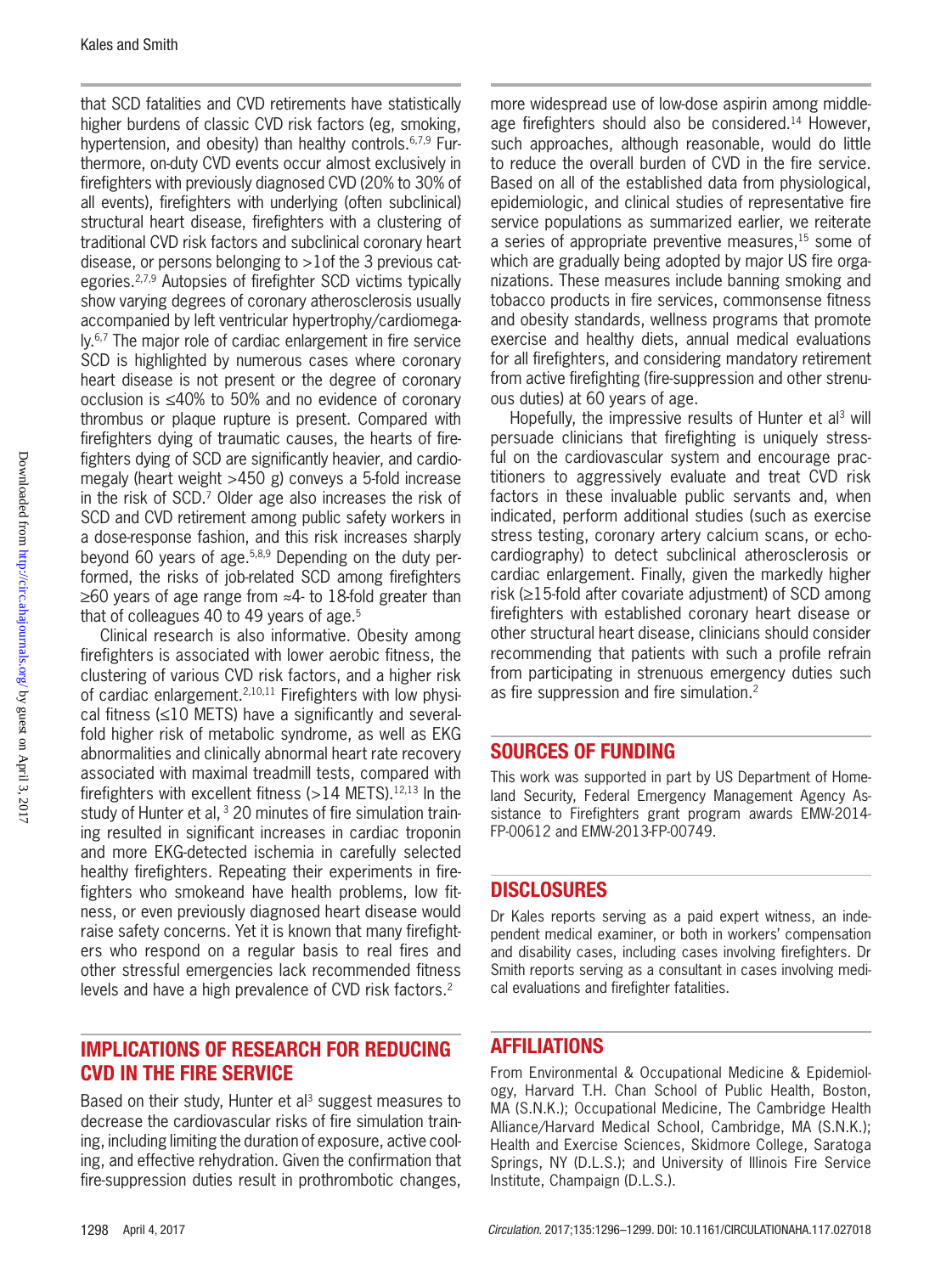## **FOOTNOTES**

*Circulation* is available at http://circ.ahajournals.org.

### REFERENCES

- 1. Smith DL, Barr DA, Kales SN. Extreme sacrifice: sudden cardiac death in the US Fire Service. *Extrem Physiol Med*. 2013;2:6. doi: 10.1186/2046-7648-2-6.
- 2. Soteriades ES, Smith DL, Tsismenakis AJ, Baur DM, Kales SN. Cardiovascular disease in US firefighters: a systematic review. *Cardiol Rev*. 2011;19:202–215. doi: 10.1097/ CRD.0b013e318215c105.
- 3. Hunter AL, Shah ASV, Langrish JP, Ratis JB, Lucking AJ, Brittan M, Venkatasubramanian S, Stables CL, Stelzle D, Marshall J, Graveling R, Flapan AD, Newby DE, Mills NL. Fire simulation and cardiovascular health in firefighters. *Circulation*. 2017;135: 1284–1295. doi: 10.1161/CIRCULATIONAHA.116.025711.
- 4. Smith DL, DeBlois JP, Kales SN, Horn GP. Cardiovascular strain of firefighting and the risk of sudden cardiac events. *Exerc Sport Sci Rev*. 2016;44:90–97. doi: 10.1249/JES.0000000000000081.
- 5. Kales SN, Soteriades ES, Christophi CA, Christiani DC. Emergency duties and deaths from heart disease among firefighters in the United States. *N Engl J Med*. 2007;356:1207–1215. doi: 10.1056/NEJMoa060357.
- 6. Geibe JR, Holder J, Peeples L, Kinney AM, Burress JW, Kales SN. Predictors of on-duty coronary events in male firefighters in the United States. *Am J Cardiol*. 2008;101:585–589. doi: 10.1016/j. amjcard.2007.10.017.
- 7. Yang J, Teehan D, Farioli A, Baur DM, Smith D, Kales SN. Sudden cardiac death among firefighters ≤45 years of age in the United States. *Am J Cardiol*. 2013;112:1962–1967. doi: 10.1016/j. amjcard.2013.08.029.
- 8. Varvarigou V, Farioli A, Korre M, Sato S, Dahabreh IJ, Kales SN. Law enforcement duties and sudden cardiac death among police officers in United States: case distribution study. *BMJ*. 2014;349:g6534.
- 9. Holder JD, Stallings LA, Peeples L, Burress JW, Kales SN. Firefighter heart presumption retirements in Massachusetts 1997-2004. *J Occup Environ Med*. 2006;48:1047–1053. doi: 10.1097/01. jom.0000235909.31632.46.
- 10. Korre M, Sampani K, Porto LGG, Farioli A, Yang J, Christiani DC, Christophi CA, Lombardi DA, Kovacs RJ, Mastouri R, Abbasi S, Steigner M, Moffatt S, Smith DL, Kales SN. Cardiac enlargement in US firefighters: prevalence estimates by echocardiography, cardiac magnetic resonance and autopsies. *J Clin Exp Cardiolog*. 2016;7:459.
- 11. Korre M, Porto LG, Farioli A, Yang J, Christiani DC, Christophi CA, Lombardi DA, Kovacs RJ, Mastouri R, Abbasi S, Steigner M, Moffatt S, Smith D, Kales SN. Effect of body mass index on left ventricular mass in career male firefighters. *Am J Cardiol*. 2016;118:1769–1773. doi: 10.1016/j.amjcard.2016.08.058.
- 12. Baur DM, Christophi CA, Kales SN. Metabolic syndrome is inversely related to cardiorespiratory fitness in male career firefighters. *J Strength Cond Res*. 2012;26:2331–2337. doi: 10.1519/ JSC.0b013e31823e9b19.
- 13. Baur DM, Leiba A, Christophi CA, Kales SN. Low fitness is associated with exercise abnormalities among asymptomatic firefighters. *Occup Med (Lond)*. 2012;62:566–569. doi: 10.1093/ occmed/kqs112.
- 14. Smith DL, Horn GP, Woods J, Ploutz-Snyder R, Fernhall B. Effect of aspirin supplementation on hemostatic responses in firefighters aged 40 to 60 years. *Am J Cardiol*. 2016;118:275–280. doi: 10.1016/j.amjcard.2016.04.032.
- 15. Kales SN, Smith DL. Sudden cardiac death in the fire service. *Occup Med (Lond)*. 2014;64:228–230. doi: 10.1093/occmed/ kqu057.